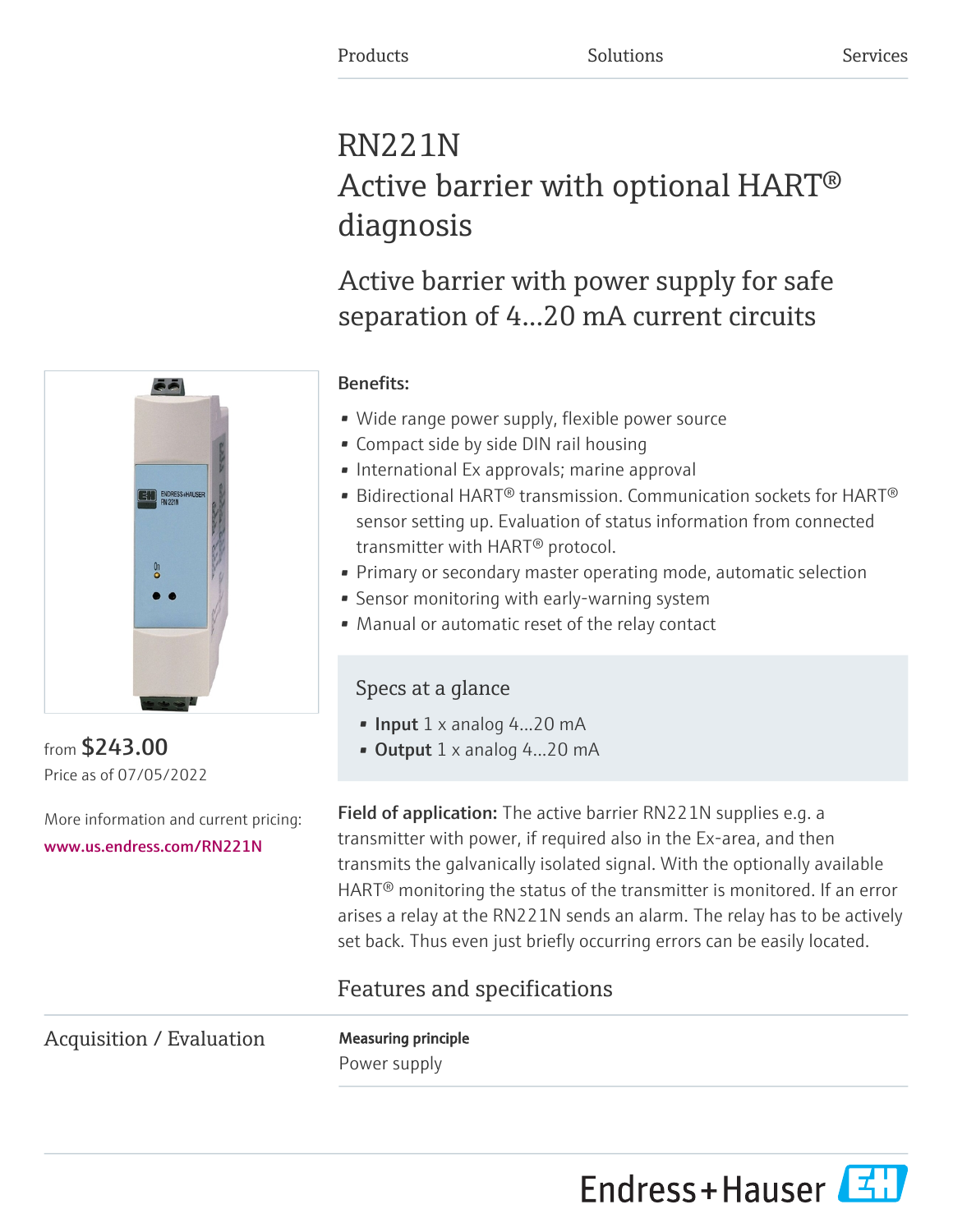# Acquisition / Evaluation Function

Active barrier with power supply for safe seperation of 4...20 mA current circuit

#### **Certification**

ATEX II(1)GD(Ex ia)IIC FM USA IS FM USA NI CSA IS CSA NI IECEx Ex ia TIIS Ex ia GOST Ex i Marine approval SIL Hygenic WHG

#### Input

1 x analog 4...20 mA

#### **Output**

1 x analog 4...20 mA

#### Relay output

1 x no contact

#### Auxiliary power supply / Loop power supply

20...250 V DC/AC

#### Dimensions (wxhxd)

22.5 x 110 x 112 mm (0.89" x 4.33" x 4.41")

#### Operation

HART